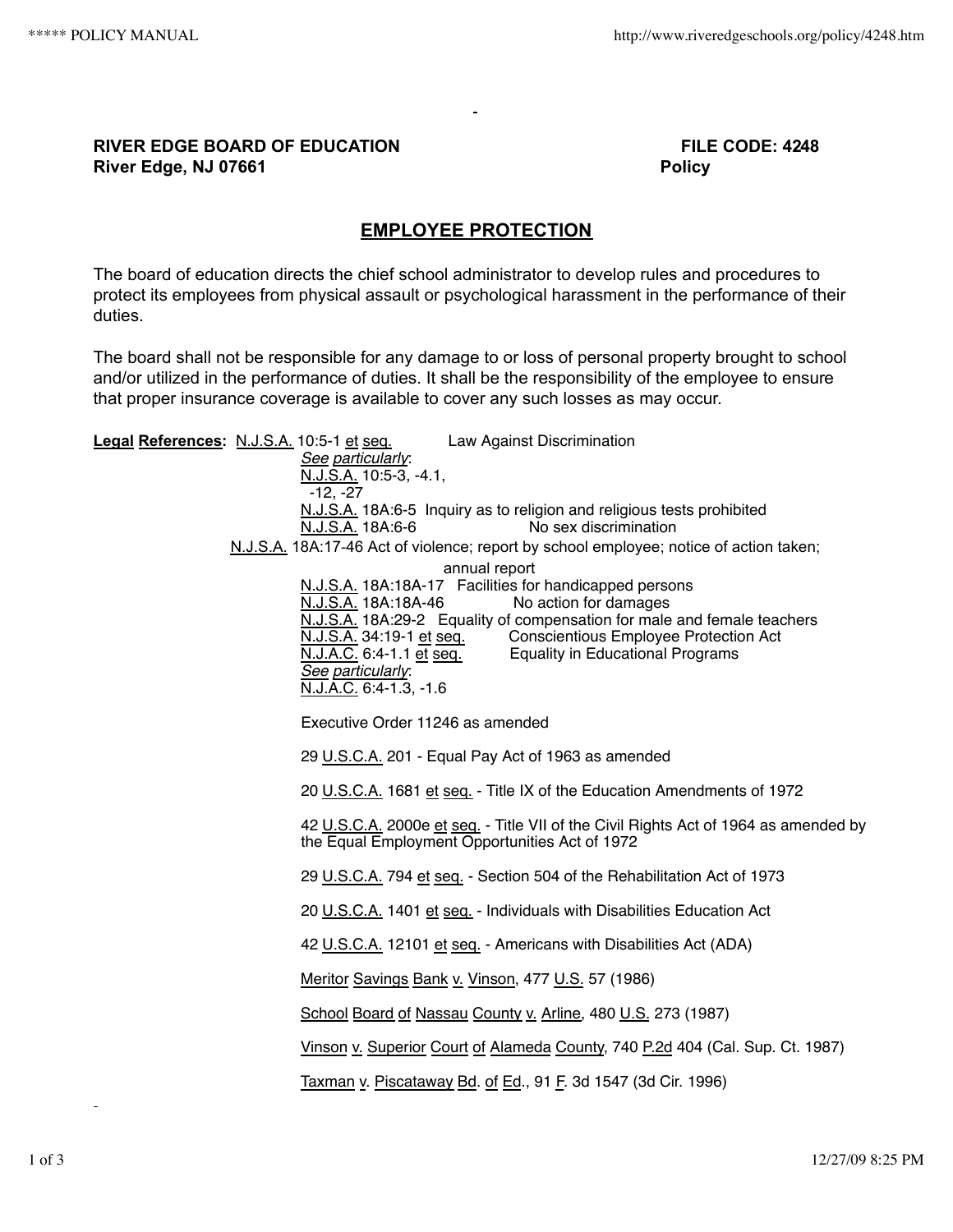Saxe v. State College Area School Dist., 240 F. 3d 200 (3d Cir. 2001) -<br>Manual for the Evaluation of Local School Districts (August 2000)